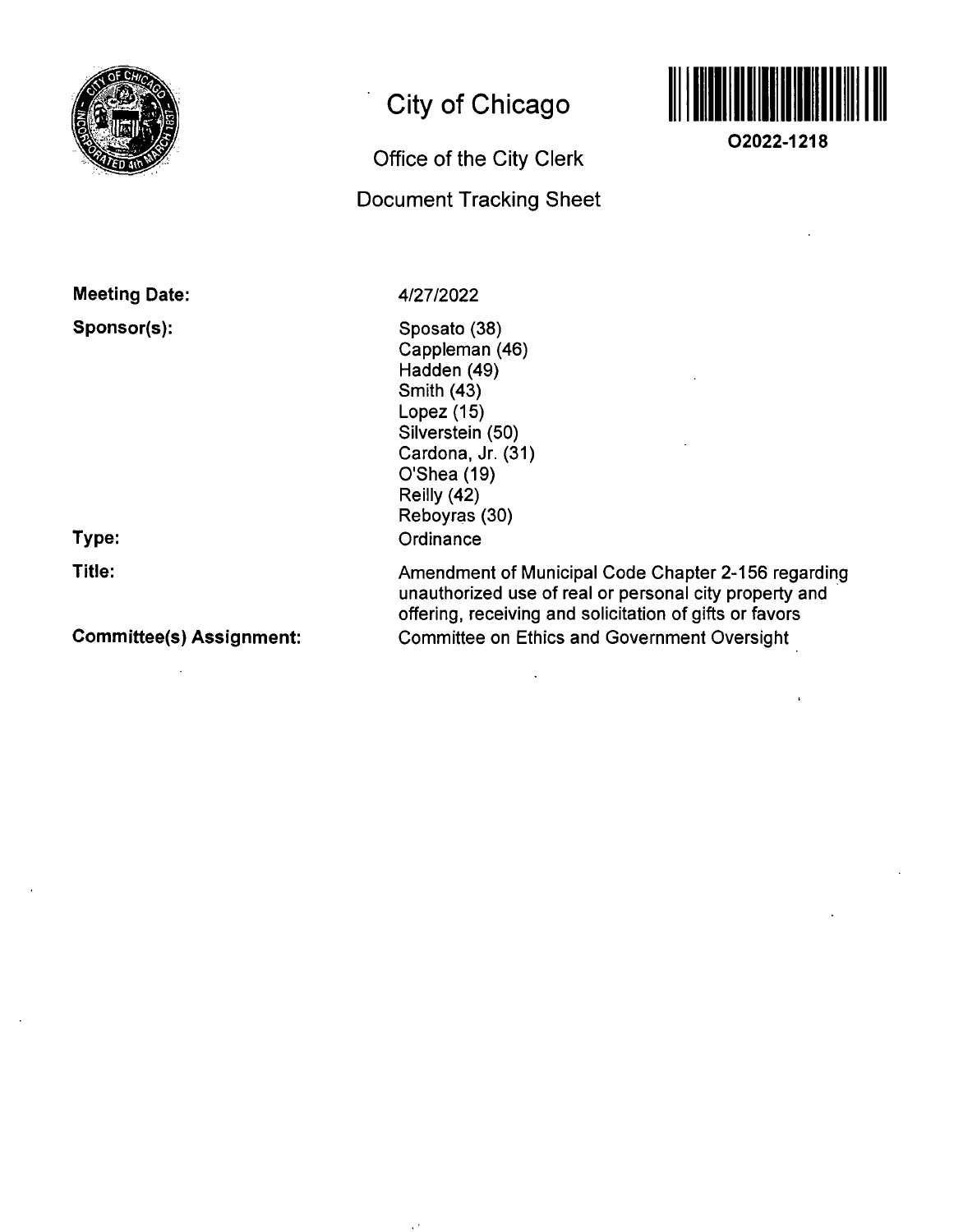#### **ORDINANCE**

## **BE IT ORDAINED BY THE CITY COUNCIL OF THE CITY OF CHICAGO:**

SECTION 1. Section 2-156-010 of the Municipal Code of the City of Chicago is hereby amended by inserting the language underscored as follows:

#### **2-156-010 Definitions.**

#### {Omitted text unaffected by this ordinance)

(t) "Political contribution", "campaign contribution", or "contribution" means any gift, subscription, loan, advance, deposit of money, allotment of money, or anything of value given or transferred by one person to another, including in cash, by check, by draft, through a payroll deduction or allotment plan, by pledge or promise, whether or not enforceable, or otherwise, for purposes of influencing in any way the outcome of any election. For the purposes of this definition, a political contribution.campaign contribution, orcontribution does not include:

(1) Aloan made at a marketrate by a lender in his or her ordinary course of business;

(2) The use of real or personal property and the cost of invitations, food, and beverages, voluntarily provided by an individual in rendering voluntary personal services on the individual's residential premises for candidate-related activities; provided the value ofthe service provided does not exceed an aggregate of \$150.00 in a reporting period as defined in Article 9 of the Illinois Election Code;

(3) The sale of any food or beverage by a vendor for use in a candidate's campaign at a charge less than the normal comparable charge, if such charge for use in a candidate's campaign is at least equal to the cost of such food or beverage to the vendor.

SECTION 2. Section 2-156-060 of the Municipal Code of the City of Chicago is hereby amended by inserting the language underscored as follows:

#### **2-156-060 Unauthorized use of real or personal city property.**

No official or employee shall engage in or permit the unauthorized use of any real or personal property owned or leased by the city for city business, provided, however, that nothing in this section shall prohibit the incidentaluse of such property in connection with the solicitation and acceptance of any gifts on behalf of a charitable or religious organization or for a charitable purpose, in accordance with Section 2-156-142(d)(13) or Section 2-156-142(d)(13). as applicable.

SECTION 3. Section 2-156-142 of the Municipal Code of the City of Chicago is hereby amended by deleting the language struck through, and inserting the language underscored as follows:

### **2-156-142 Offering, receiving and soliciting of gifts or favors**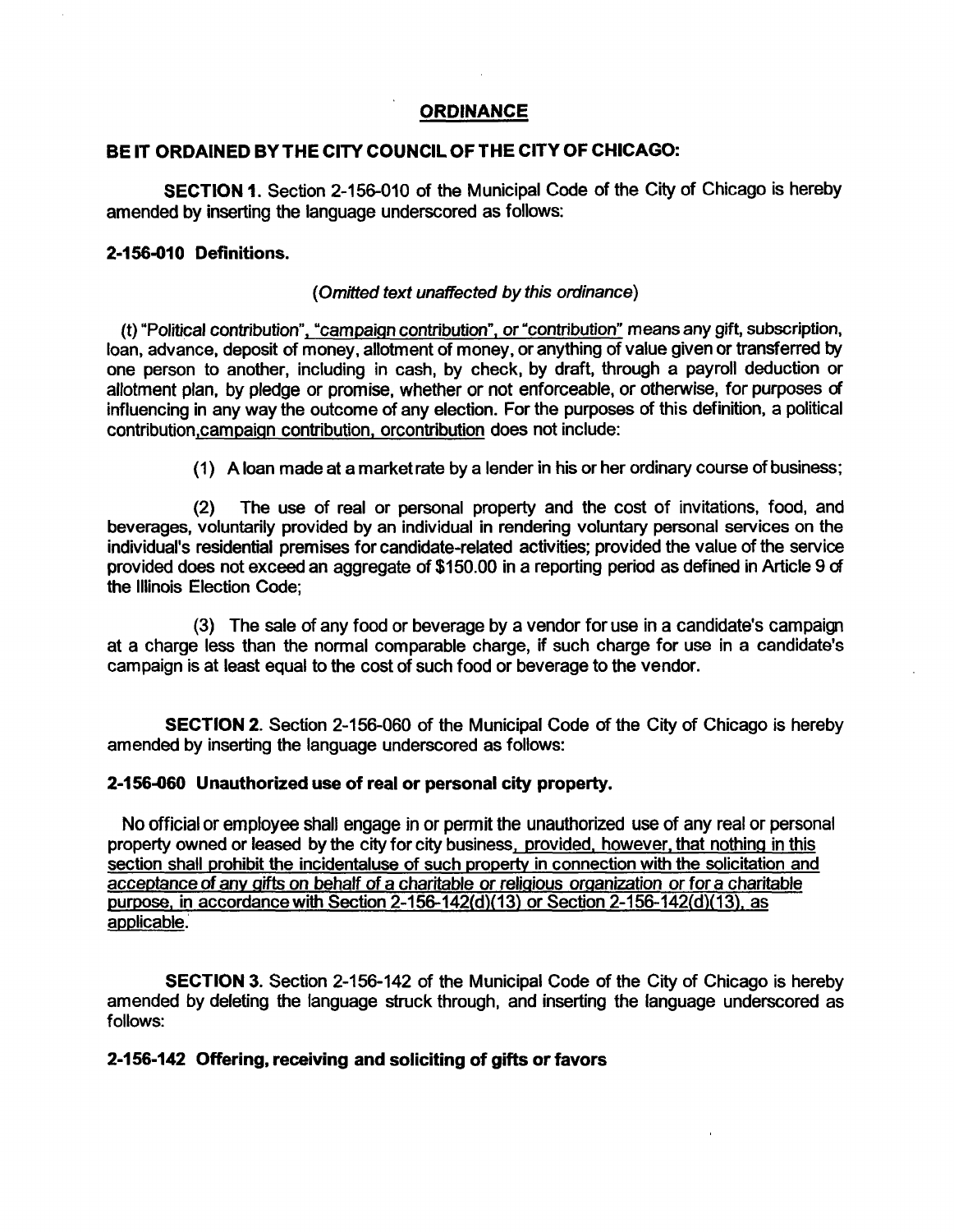(a) (1) Except as othenwise provided in this chapter, no city official, candidate for city office, or employee, and, subject to subsection (g) no covered relative, shall:

- (i) solicit any gift for himself or any covered relative;
- (ii) accept any anonymous gift; or
- (iii) accept any gift of cash, gift card or cash equivalent.

#### {Omitted text unaffected by this ordinance)

(d) The restriction in subsection (a) shall not apply to the following:

#### {Omitted text unaffected by this ordinance)

(8) Any gift that is given to, or is accepted on behalf of the citv or anv citv aoencv or department, provided that any person receiving the gift on the city's behalf shall immediately report the type of gift and, if known, the value of such gift to the board and to the comptroller, who shall add such gift to an inventory of the city's property.

#### {Omitted text unaffected by this ordinance)

(13) Anv gift or donation solicited fora charitable purpose that is either made directly to or accepted on behalf of and promptly remittedto the charitable organization, religious organization, or person identified in such solicitationwhen there is no resulting direct pecuniarv benefit to the citv official or emplovee or a covered relativeand the solicitation is not targeted towards specific potential donors.

(14) Anv tangible or perishable gifts solicited and accepted in connection as part of a traditional or customary charitable drive for distribution to the general public or to the charitable organization, religious organization, or person identified in such solicitationto individuals identified in such solicitation.

{Omitted text unaffected by this ordinance)

(h) In addition to the prohibition on soliciting on behalf of a covered relative in subsection (a) above, no city official or employee shall solicit any gift on behalf of a third party, if: (i) that official or employee knows that the prospective donor is seeking administrative or legislative action from the City, and (ii) the official or employee is in a position to directly affect the outcome of that action. Notwithstanding the foregoing, the requirements of this subsection shall not apply to solicitations on behalf of a charitable organization or fora charitable purpose in accordance with subsections  $(d)(13)$  or  $(d)(14)$  of this section.

SECTION 3. Section 2-156-143 of the Municipal Code of the City of Chicago is hereby amended by deleting the language struck through, and inserting the language underscored as follows:

### **2-156-143 Employee-to-employee gifts.**